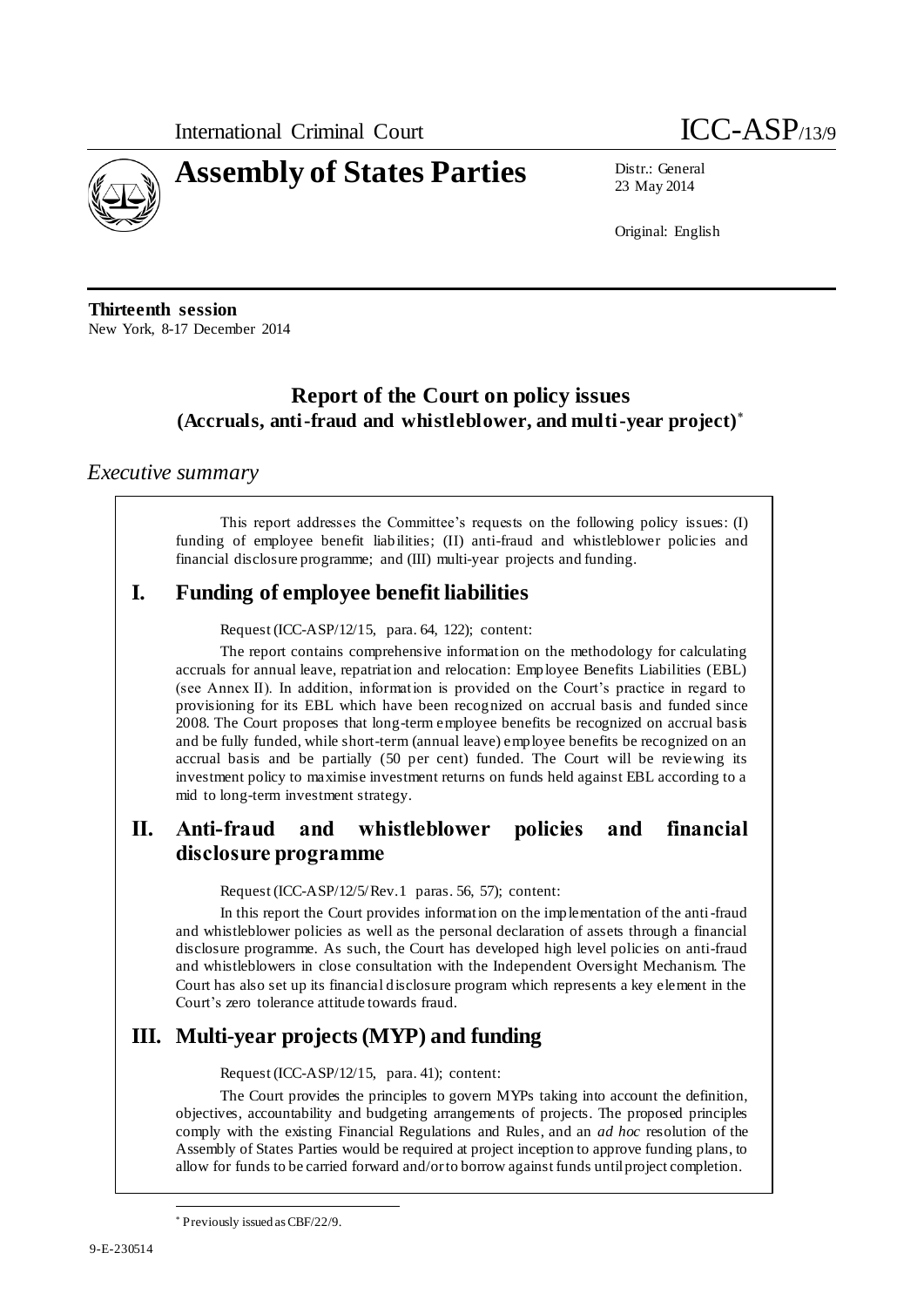# **I. Funding of employee benefit liabilities**

### **A. Introduction**

1. The Committee on Budget and Finance ("the Committee") recommended that, at its twenty-second session, the International Criminal Court ("the Court") provide it with a detailed report on its practice in regard to provisioning for its liability in respect of staff benefits, as well as a policy statement covering all aspects of such provisioning.<sup>1</sup>

2. The Committee also requested the Court to provide it with comprehensive information on the methodology for the calculation of accrual for annual leave, repatriation and relocation, at its twenty-second session.<sup>2</sup>

3. Furthermore, in the Report on the International Criminal Court Financial Statements for the year ending 31 December 2012, the External Auditor recommended putting a halt to the funding of annual leave and repatriation grant liabilities, until an appropriate funding mechanism was set up and funds invested according to a medium-to-long term strategy.<sup>3</sup>

4. This report addresses the above-mentioned requests.

### **B. Background**

5. Accounting for and funding long-term employee benefit liabilities has become a frequent subject of discussion in the context of the implementation of International Public Sector Accounting Standards (IPSAS) in the United Nations system organizations since the decision to adopt IPSAS was made in 2006, and the issue had been raised even earlier.<sup>4</sup>

6. While IPSAS implementation requires employee benefit liabilities to be recognized on the balance sheet, it imposes no legal requirement for the funding of these liabilities.

7. However, as noted in the International Federation of Accountants' report "Transition to the Accrual Basis of Accounting: Guidance for Governments and Government Entities"<sup>5</sup>, the recognition of liabilities:

- (a) compels (politically rather than legally) entities to acknowledge and plan for the payment of recognized liabilities;
- (b) provides information on the impact of existing liabilities on future resources;
- (c) allows for allocation of responsibility for the management of liabilities; and
- (d) provides the necessary information for entities to assess whether they can sustain their activities.

8. For these reasons, many United Nations system organizations have at least partial funding available for liabilities. Furthermore, many organizations have developed and proposed plans for full funding in the mid to long-term, which have been adopted by their governing bodies. An overview of the level of employee benefit liabilities based on 2012 financial statements and funding availability in the United Nations system organizations is attached as Annex I.

9. Similarly, dialogue on this subject with the Committee started during its eighteenth session,when it raised several pre-session queries to which the Court responded.

### **C. Liability employee benefits as at 1 January 2014**

#### **1. Recognition of employee benefits**

10. Even before full IPSAS implementation on 1 January 2014, the Court recognized certain employee benefits on an accrual basis: repatriation grants since 2008 and annual

<sup>1</sup> *Official Records of the Assembly of States Parties to the Rome Statute of the International Criminal Court, Twelfth session, The Hague, 20-28 November 2013* (ICC-ASP/12/20), vol. II, part B.2, para. 122.

<sup>2</sup> *Ibid*., para. 64.

<sup>3</sup> *Official Records … Twelfth session … 2013* (ICC-ASP/12/20), vol. II, part C1, Recommendation 3.

<sup>&</sup>lt;sup>4</sup> For example, the Food and Agriculture Organisation started funding after-service health insurance in 1998.

 $5$  Available at http://www.ifac.org/sites/default/files/publications/files/IPSASB-study-14-3e.pdf.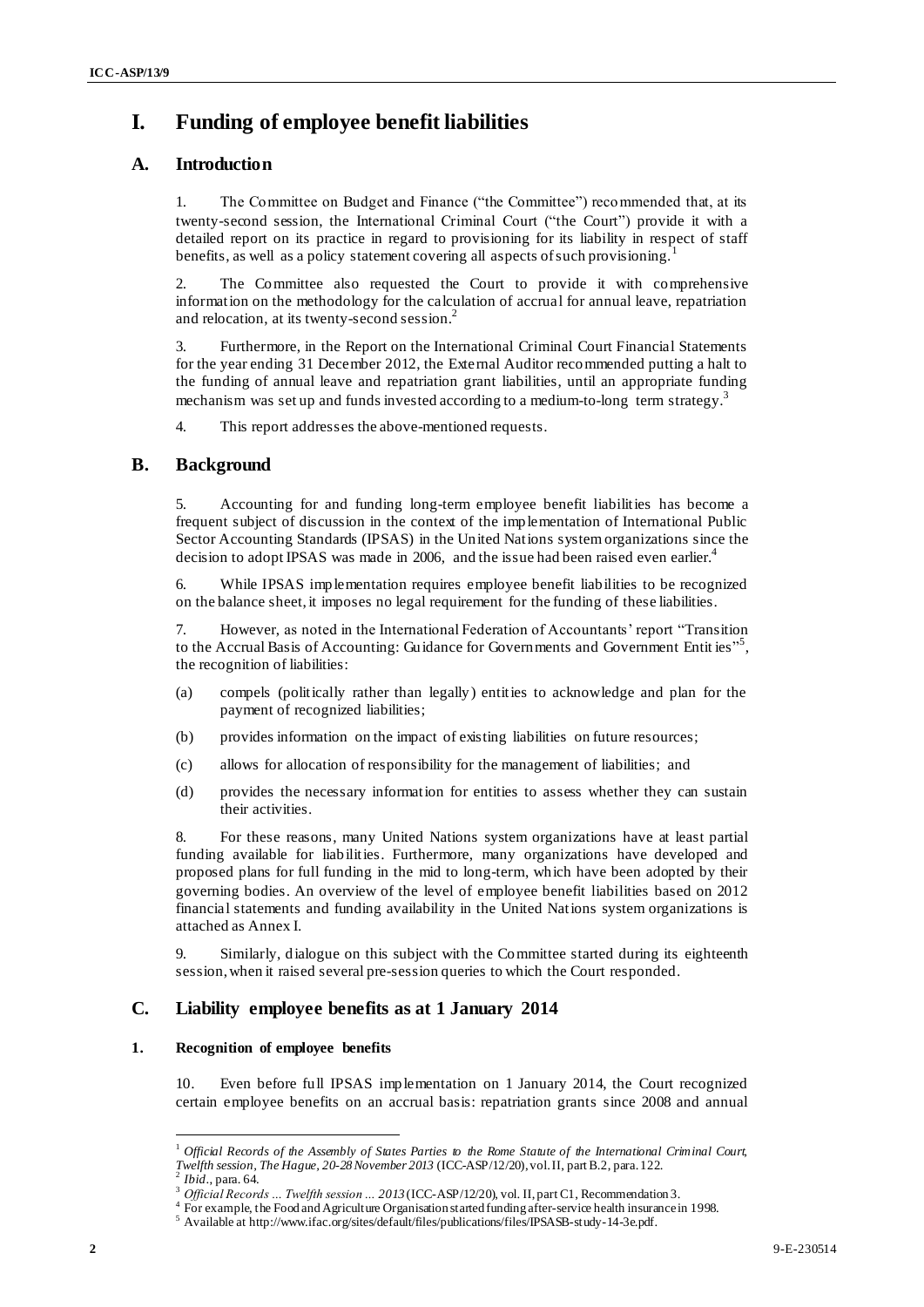leave since 2010, as permitted under United Nation System Accounting Standards (UNSAS) and as part of the transition to IPSAS as discussed and agreed with the National Audit Office, the Court's external auditors at the time.

11. Since 1 January 2014, the Court has been applying IPSAS compliant accounting policies. The application of the new accounting policies resulted in an adjustment of the value of recognized repatriation grant liability and in the recognition of certain benefits that were not previously recognized (other separation benefits such as travel costs, shipment and insurance) and the recognition of a new benefit introduced in 2013, After-Service Health Insurance("ASHI").

12. The comparative overview of recognised employee benefits as at 31 December 2013, in accordance with the existing accounting policies disclosed in the Court's financial statements and the overview of benefits in accordance with IPSAS compliant accounting policies is given below. Benefits classified as long-term (all except annual leave) have been valued by Deloitte Pension Advisory B.V. The Court will request a full actuarial valuation every second year and a roll-forward valuation in the intermediate year.

|                                                                    |        | $31$ -Dec-13             |                |                          | $01$ -Jan-14 |        |
|--------------------------------------------------------------------|--------|--------------------------|----------------|--------------------------|--------------|--------|
| in thousands of euros                                              |        | <b>UNSAS</b>             |                |                          | <b>IPSAS</b> |        |
| <b>Employee benefit liabilities</b>                                | Staff  | Judges                   | Total          | Staff                    | Judges       | Total  |
| Repatriation grant / relocation allowance                          | 5,274  | 1,069                    | 6,343          | 852                      | 3,657        | 4,509  |
| removal cost, travel on separation and other<br>long term benefits |        |                          | $\blacksquare$ | 180                      | 1,815        | 1,995  |
| <b>ASHI</b>                                                        |        |                          | $\blacksquare$ | 6,763                    |              | 6,763  |
| Judges' pension scheme                                             |        | $\overline{\phantom{a}}$ | ۰              | $\overline{\phantom{a}}$ | 21,640       | 21,640 |
| Annual leave                                                       | 4,947  | 356                      | 5,303          | 4,947                    | 356          | 5,303  |
| Total employee benefits recognized                                 | 10,221 | 1,425                    | 11,646         | 12,742                   | 27,468       | 40,210 |
| <b>Assets</b>                                                      |        |                          |                |                          |              |        |
| Reimbursement right (insurance policy with<br>Allianz)             |        |                          |                |                          | 21,640       | 21,640 |
| Short term deposits                                                | 10,221 | 1,425                    | 11,646         | 10,221                   | 1,425        | 11,646 |
| <b>Total assets</b>                                                | 10,221 | 1,425                    | 11,646         | 10,221                   | 23,065       | 33,286 |
| Percentage funded                                                  | 100%   | 100%                     | $100\%$        | 80%                      | 84%          | 83%    |

#### **Table 1: Employee benefit liabilities and related assets**

13. The methodology for calculating accrual for annual leave, repatriation and relocation is described in Annex II.

#### **2. Funding of employee benefit liabilities**

At year-end 2013, the Court's employee benefit liabilities were fully funded through the payroll charges and budgetary allocation that was part of common staff cost estimates, disclosed in Annex V(d) of the Proposed Programme Budget for staff and annex V(c) for judges. The judges' pension scheme is funded through the payment of an insurance premium to Allianz which insures, invests and administers the pension scheme.

15. There are two basic approaches for funding employee benefit liabilities: the cash or pay-as-you-go basis and the accruals basis.

16. The essential benefit of the accruals basis over the cash basis is that funds provision is better matched to the organization's objectives, as the full cost of employee services are recognized and allocated to the periods in which they are provided.

17. Alternatively, post-employment benefits, such as ASHI and separation benefits, are funded post-service when employees are no longer contributing to the achievement of the objectives of the program budget. It is difficult to assign responsibility for management of such expenditure as often decisions made today only affect future levels of expenditure or, conversely, current levels of expenditure are severely impacted by earlier decisions.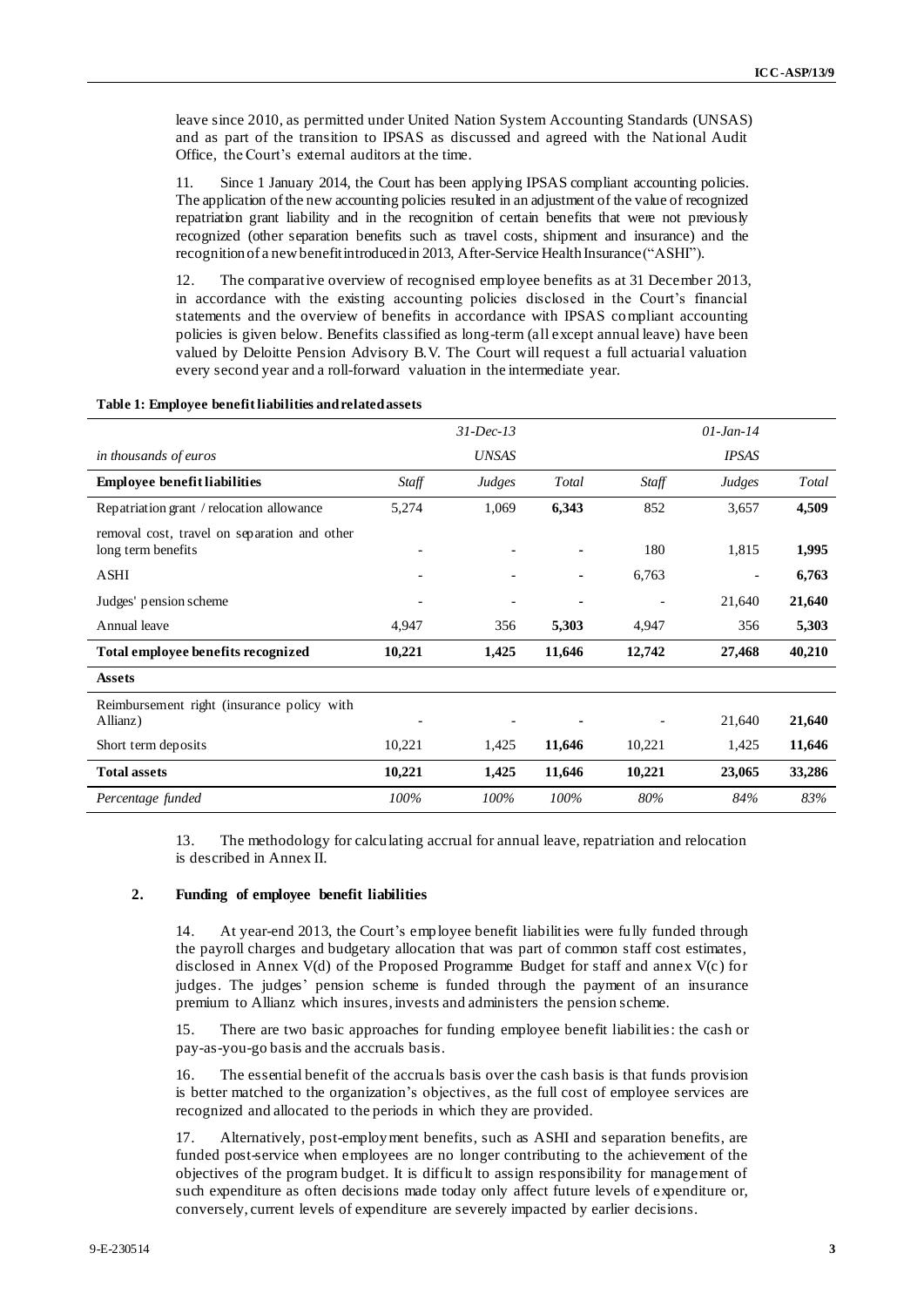18. As the organization matures the burden of funding post-employment benefit costs <sup>4</sup> increases and can affect the organization's ability to raise funding for activities that need to be undertaken in the current budget period. The accrual basis approach is indeed preferable.

### **D. Policy with regard to provision for employee benefit liabilities**

The Court's practice in the past has been to fully fund employee benefits by recognizing employee benefit expenses on an accrual basis, both for accounting and budgetary purposes. The Court considers that funding employee benefits through budgetary allocation represents better practice as compared to recognizing such amounts only for financial reporting purposes. It also reduces reconciliation requirements and complexities which arise when budgetary and accounting bas es differ.

20. The Court has in the past funded recognition of new employee benefits against prior years' cash surpluses, thereby adjusting the opening balance (i.e. for the past service cost) and charging current annual accruals to the budget (i.e. for the current service cost).

21. As part of the amendments to the Financial Regulations and Rules ("FRR") arising from IPSAS implementation, at its eleventh session, the Assembly of States Parties ("the Assembly") approved the amendment of regulation 4.6 which explicitly entitles the Court to retain funds for funding those longer-term liabilities which are established in line with applicable accounting standards.<sup>6</sup>

22. However, in 2014 the Court will not be in position to continue with its policy on employee benefit funding taking into account:

- (a) the Committee's recommendation, adopted by the Assembly, that accrual charges for staff not be included in the 2014 budget; and
- (b) the high impact of first-time recognition of a new benefit ASHI.

23. While the Court is a relatively young organization and given current high budgetary pressures, it would be easier for the Court to revert to cash-based budgeting for employee benefits, in particular in respect of ASHI. However, the example of other organizations shows that this approach eventually produces a financial burden with which organizations might struggle in the future.

24. The Court would like to note that certain characteristics of annual leave accrual could justify different funding treatment. Annual leave is a short-term compensated absence and is classified as a short-term employee benefit. Most annual leave accrual is used as compensated absence and less than ten per cent is used as an entitlement for cash payments on separation from the Court.

25. Theoretically, if all Court employees decided to use all their accrued annual leave days as a compensated absence during a year, thereby reducing accrued days to zero, that would amount to more than a month of additional leave and temporary replacements with associated costs/funding would be necessary. The release of annual leave accrual would provide the funds necessary for such replacements. This extreme example is presented only to demonstrate that, even in situations in which annual leave days are not cashed in, the accrual serves to provide an adjustment to overall staff costs better comparing/linking staff costs to the achievement of the programme budget objectives.

26. As the dynamic of accrual and use of annual leave is not as extreme as described above but is instead stable, predictable and manageable by the Court, the Court proposes to fund 50 per cent of the value of this employee benefit liability in the future. The Court is also considering introducing several measures to improve annual leave management and to reduce the number of accrued days carried forward by staff. It is important for the wellbeing of staff that they take annual leave every year.

 $\overline{a}$ <sup>6</sup> *Official Records … Eleventh session … 2012* (ICC-ASP/11/20), vol. I, part III, A, Res. 1, K.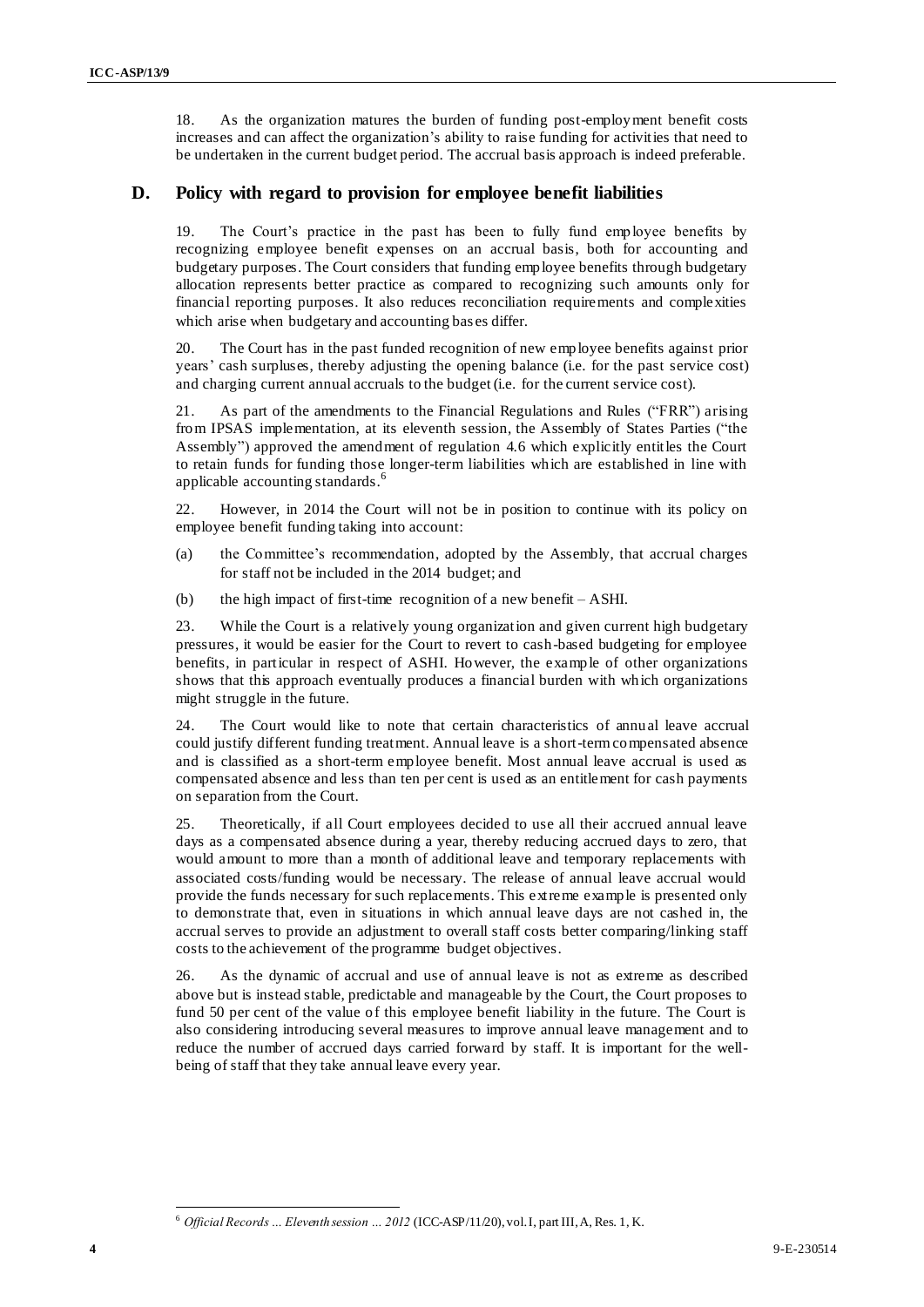### **E.** <sup>5</sup> **Policy statement on employee benefits provisioning/funding**

27. The Court proposes that the full funding of long-term employee benefits should be recognized as benchmark policy<sup>7</sup> while departure from it would be considered a permitted alternative requiring explanation and approval as part of the regular programme budget. Current service costs would be funded through a budgetary allocation in the regular programme budget.

28. For annual leave, classified as a short-term employee benefit, the Court proposes to discontinue its full-funding policy and to fund only 50 per cent of this liability in the future. The funding set aside for annual leave accrual would be allocated to ASHI liability funding after a three-year transition period, during which the Court would use existing provision to fund annual leave cash payments (thereby releasing the provision) and no funding would be required for 50 per cent of additional leave days. The remaining funding balance exceeding 50 per cent of annual leave accrual would be transferred to ASHI liability funding after the three-year transition period.

29. After the three-year transition period, the remaining unfunded past service cost associated with the introduction of ASHI would be fully funded using cash surpluses of prior and/or following years, apportioned over a ten-year period.

30. The funds set aside for funding employee benefits are kept in a separate account and are not used for other purposes. They are invested in short-term investments as regulation 9 of the FRR on investment of funds does not currently allow mid or long-term investments.

31. The Court would propose an amendment to regulation 9 once the level of the funds accumulated is sufficiently high to justify an additional investment expense and depending on the possibilities of outsourcing or managing investments internally.<sup>8</sup> The Court is currently in the process of performing such an analysis and might propose changes to FRR for the Committee's consideration during its next session.

## **II. Anti-fraud and whistleblower policies and financial disclosure programme**

### **A. Introduction**

32. The Committee requested the Court to report at its twenty-second session on the anti-fraud and whistleblower policies, and on the financial disclosure programme.<sup>9</sup>

#### **B. Anti-Fraud Policy and financial disclosure programme**

33. The Court, in cooperation and coordination with the Independent Oversight Mechanism ("the IOM"), has finalised an anti-fraud policy that is the product of thorough consultation involving the organs of the Court as well as the Staff Union Council.

34. The policy clearly lays out the Court's zero tolerance for fraud and outlines the responsibility of all elected officials and staff members, as well as others serving at the Court, in relation to fraud. This includes obligations for raising awareness, prevention and reporting of fraud, and the taking of remedial action. Through this policy, the Court has also made a clear commitment to take prompt action to recover items of value or concern lost as a result of fraud.

35. In tandem with the anti-fraud policy, and as a key element of the Court's fraud prevention system, the Court is also finalizing a system for conflict of interest and financial disclosure (financial disclosure program). To make this as effective and efficient as possible, the Court will cooperate with external entities, for example the United Nations Ethics Office which, based on their extensive experience, can provide the Court with guidance on establishing the system. In addition, they will thoroughly evaluate the information collected from the Court's staff through that program and raise flags if and when appropriate.

 7 In line with the Assembly of States Parties decision (resolution ICC-ASP/4/Res.9) that the judges' pension scheme should be accounted for and funded on an accrual basis.

In line with the External Auditor's recommendation that funds be invested in line with medium to long-term strategy.  $^9$  Official records  $\ldots$  Twelfth session  $\ldots 2013$  (ICC-ASP/12/20) vol. II, part B.1, para.57.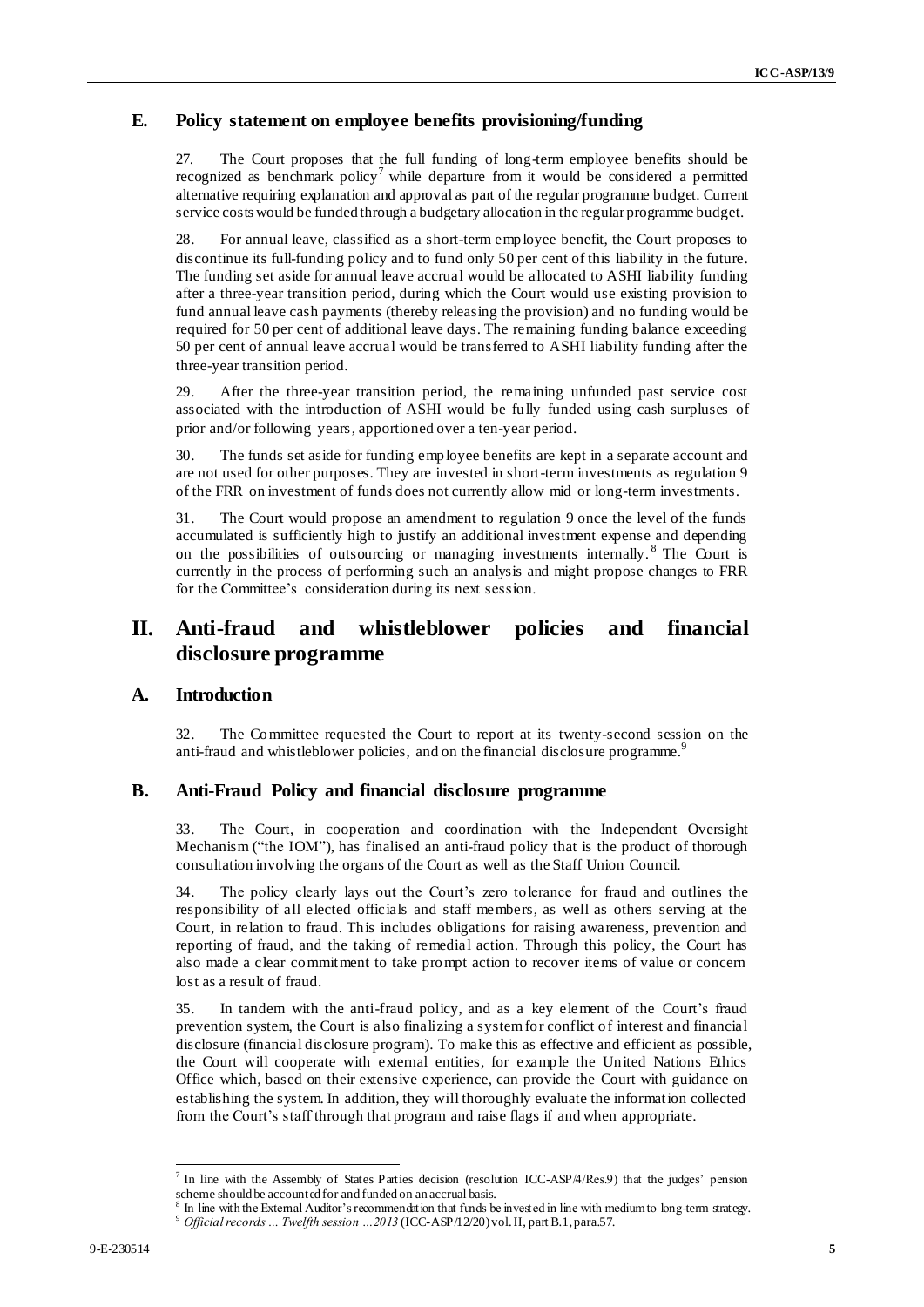36. A further element of the financial disclosure program involves the implementation <sup>6</sup> of IPSAS 20 Related Parties Disclosures. Key managers will be required to disclose their transactions with the Court as well as the transactions of their close family members and their related parties. This information is required for accountability purposes and to facilitate a better understanding of the financial performance and position of the Court.

### **C. Whistleblower Policy**

37. While developing a policy outlining protection for whistleblowers, it became clear that it would be expedient to develop a more comprehensive policy covering all issues related to whistleblowers. The whistleblower policy has been developed by the Court, in close consultation with the IOM, the organs of the Court and the Staff Union Council.

38. The policy describes what it means to be a whistleblower and identifies the valuable service rendered to the Court in helping it to maintain "the highest standards of integrity, transparency and accountability in its management, operations and use of resources." It establishes the responsibility of both staff and elected officials to blow the whistle if and when something relevant comes to their attention.

39. The policy further explains whistleblowing procedures and sets out those measures adopted by the Court to prevent retaliation against whistleblowers as part of its zero tolerance position. Should any such retaliation come to light, the policy provides a system for the protection of affected individuals and for addressing the retaliation itself. The policy also sets out the Court's commitment to recover, whenever possible, the costs for any remedy which is required (from those who undertake acts of retaliation).

40. The policy fully incorporates the IOM, operational since 2014, into the whistleblowing processes, including provisions for protecting whistleblowers and investigating any complaints of retaliation.

### **III. Multi-year projects and funding**

### **A. Introduction**

41. At its twentieth session, the Committee received a discussion paper prepared by the Court on the funding of multi-year projects.<sup>10</sup> This paper aimed to establish a first reflection of the Court on the terms of budgeting and financing of projects that might extend over several years ("multiyear projects").

42. The Committee raised two sets of questions concerning: the definition of a "project" and its link to the specific programming operations and justification of funding arrangements representing an exception to the rule of an annual budget. The Committee requested that a report be provided on this matter at its twenty-first session.<sup>11</sup>

43. At the Committee's twenty-firstsession the Court welcomed the guidance provided by the Committee and provided it with a concrete example of a "project", namely the Court's transition project into the new premises, which has been described as having all the characteristics of a multi-year project and requiring the establishment of a special account for funding over several years, and explained how that project is to be managed and funded.<sup>1</sup>

44. The Committee noted that both permanent premises and IPSAS projects have been presented as multi-year projects and expressed the view that several important elements should be put in place to govern such projects in line with the applicable FRR. The Committee requested the Court to address these elements in the report to be submitted at its twenty-second session.<sup>13</sup> This report aims to address the following elements noted by the Committee:

- (a) clearly defined objectives and budgets for the whole duration of the project;
- (b) accountability arrangements for both attainment ofthe objectives and expenditure; and

<sup>13</sup> *Ibid*, para. 41.

 $10$  ICC-ASP/12/22.

<sup>11</sup> *Official Records … Twelfth session … 2013* (ICC-ASP/12/20), vol. II, part 1.C, para.42.

<sup>12</sup> *Official Records … Twelfth session … 2013* (ICC-ASP/12/20), vol. II, part B.2, para. 40.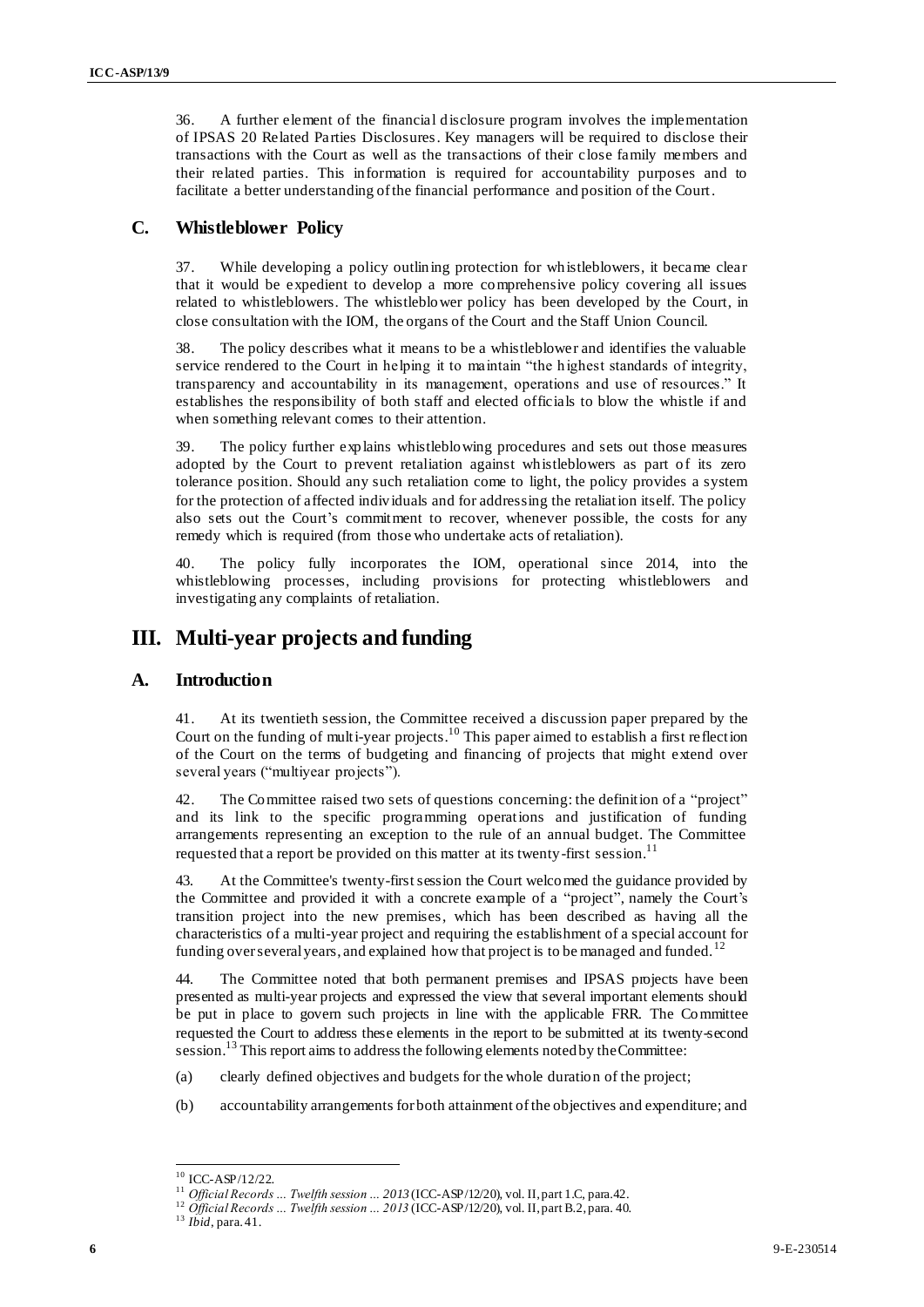(c) budgeting arrangements which would allow unspent funds to be carried over and <sup>7</sup> would allow expenditure to be brought forward if activities need to be carried out earlier than envisaged.

45. While the immediate concern of managing and funding multi-year transition projects has been addressed, in the meantime, through the merger of the permanent premises project and the transition project, the Court would like to present in this report the general principles of multi-year availability of funds.

46. The Court is submitting this report and identifying elements noted by the Committee for its consideration, to establish certain principles under which multi-year project proposals might be submitted in the future.

### **B. Definition of a project, objectives and budgets for the whole duration of the project**

47. In terms of clarifying the definition of the project, the Court considers that a multiyear project (MYP) should meet the following criteria in order to require separate accountability and budgetary arrangements:

- (a) MYPs should represent a strategic initiative requiring extraordinary one-time expenditure, distinct from regular programming operations and linked to a specific agreed strategic goal(s);
- (b) MYPs should cut across several financial periods and require a funding source that can cut across financial periods, unlike the annual budget, in order to achieve their objectives optimally and with minimum resources;
- (c) MYPs should require substantial funds to be implemented.

#### **C. Accountability arrangements**

48. MYPs do not necessarily require the creation of separate accountability arrangements but they tend to be multidisciplinary, cross functional and often require coordination of several major programmes, programmes and sub-programmes to achieve the stated objectives.

49. MYPs can thus often benefit from the application of formal project/programme management methodologies such as Prince2. The project management and coordination role, depending on the specific circumstances, should be assigned to the head of that major programme, programme and/or sub-programme which has most relevant expertise for accomplishing the MYP's objectives.

50. Monitoring of the progress of implementation, whether objectives are being achieved and the level of resources spent for that purpose, requires cumulative budget implementation reporting.

### **D. Budgeting arrangements**

51. In the context of MYP, the elements that need to be addressed relating to budgeting arrangements, are:

- (a) approval of the overall MYP budget including its financing plan in order to have a foreseen amount of resources during the implementation phase;
- (b) allowing unspent funds to be carried over from one year to the next instead of having the year-end balance returned to the States Parties; thereby creating reserves;
- (c) allowing for the possibility of "borrowing" funds against the overall project budget upfront, if certain activities initially defined need to be carried out earlier than envisaged, and savings can be achieved in other parts of the regular Court's budget;and
- (d) the cumulative budget result would be determined at the end of the MYP and, in case of a surplus, included in the cash surplus calculation in the year the project is approved for closure.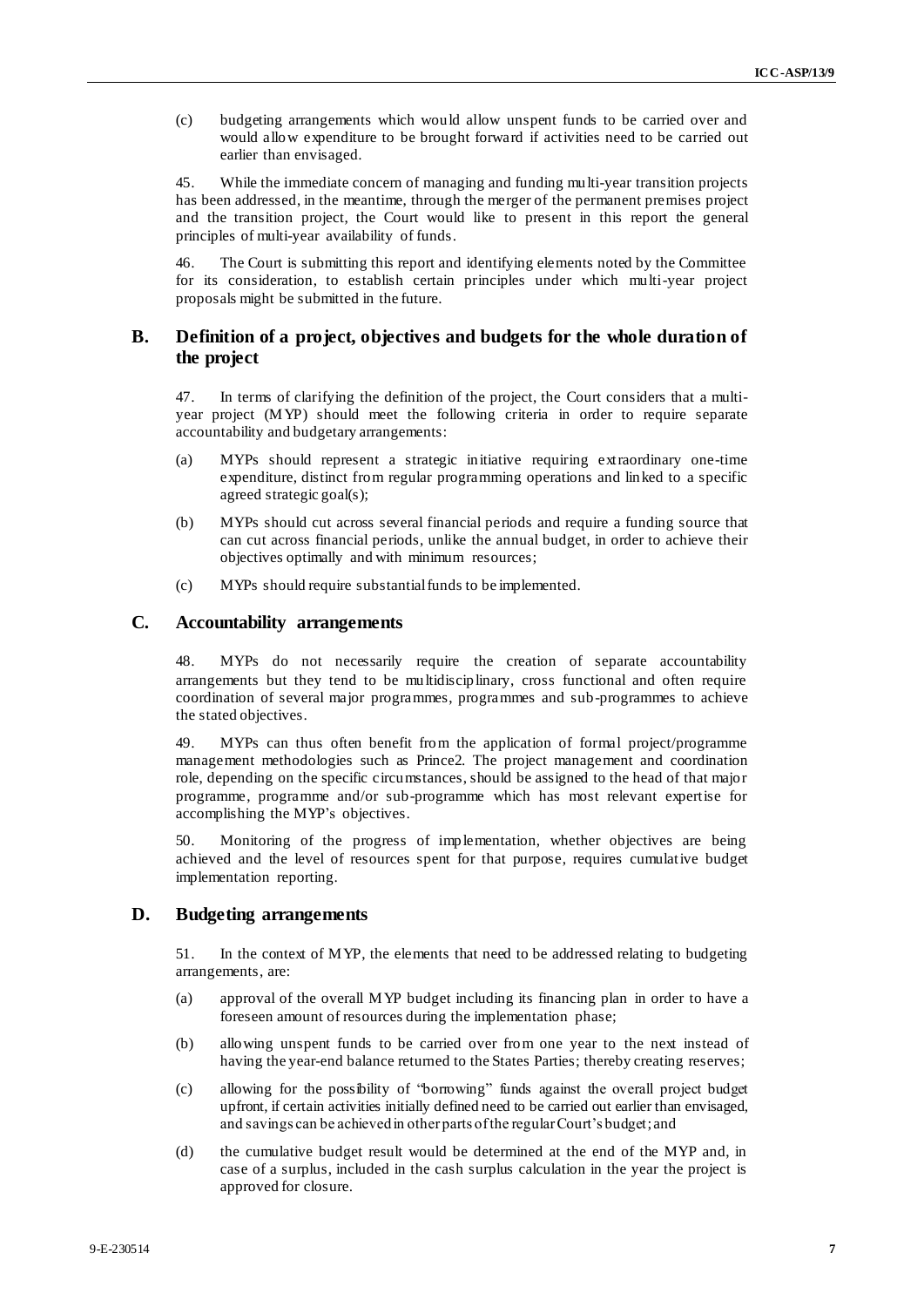52. Borrowing funds against the overall project budget if certain activities need to be <sup>8</sup> carried out earlier than envisaged (effectively an overspend of the project's annual budget) is already possible under the existing FRR taking into account the limitation that, in accordance with regulation 4.8, no transfer may be made between major programs. However, Assembly resolutions on the programme budget set the criteria under which such transfers are possible. Therefore, the Court might be allowed to utilize efficiencies achieved in the programme budget to bring forward project implementation.

53. On the other hand, subject to an Assembly resolution, funds could be carried over for MYPs taking into account existing  $FRR$ .<sup>14</sup> The resolution would be approved at the project inception and would allow for funds to be carried over until project completion for those projects that would be recognised as MYPs.

54. Allowing unspent funds belonging to MYPs to be carried over reduces administration and enables implementers to better focus on the optimal achievement of the project objectives.

55. Both budgeting arrangements discussed above have, to a certain extent and as an exception, been applied for the IPSAS implementation project (e.g. carry forward of funds) and the transition project (e.g. partial funding through allocation of cash surpluses). However, these require separate consideration and an Assembly resolution which could be approved at the project inception and would allow for funds to be carried over until project completion .

<sup>&</sup>lt;sup>14</sup> Recently, two amendments (ICC-ASP/11/Res.1 and ICC-ASP/12/Res.2) have been made to financial regulations 4.6 and 4.7 regulating cash surplus determination and return.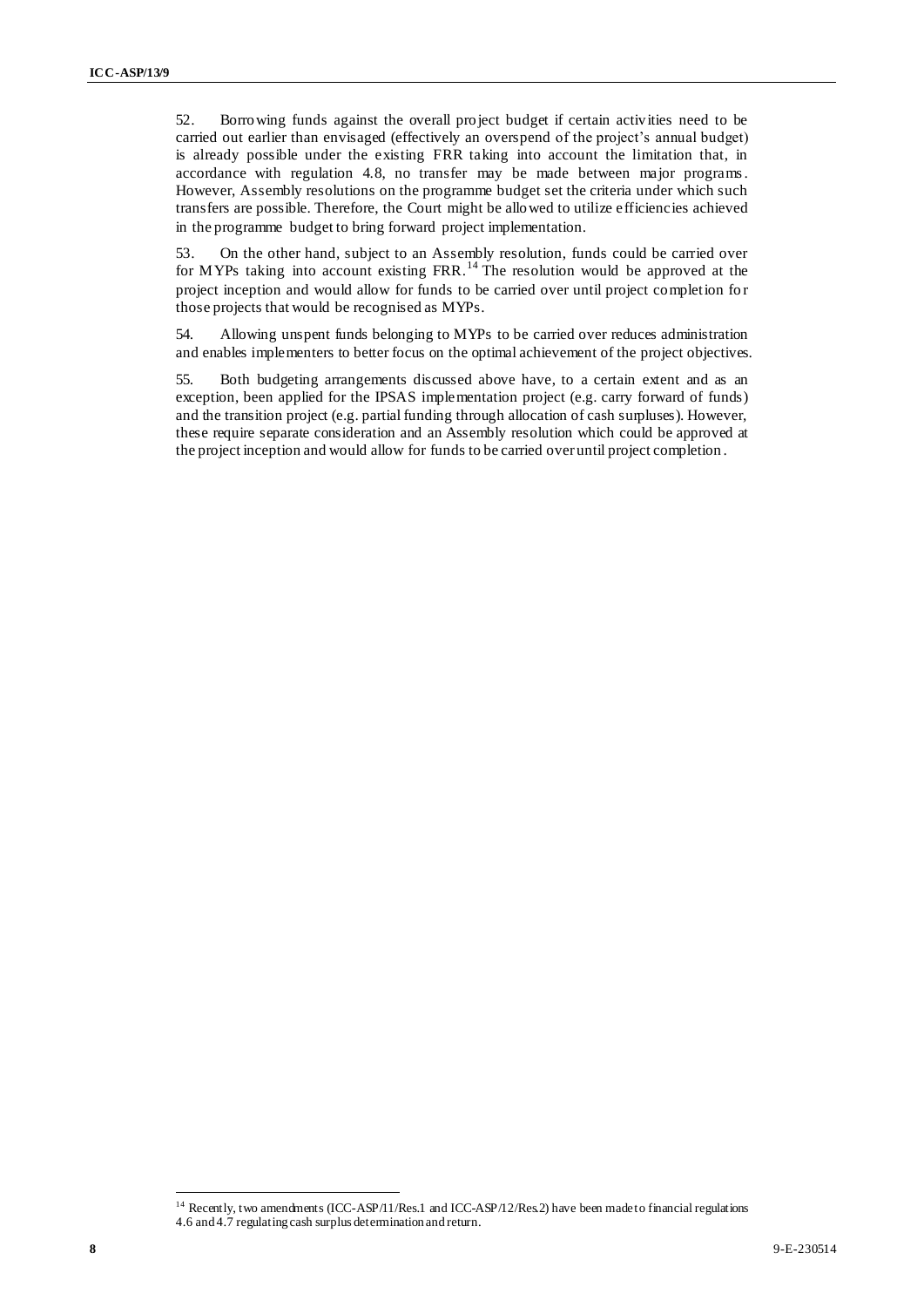# **Annex I**

| Organisation  |                  | Long-term employee benefit liabilities as<br>at 31 December 2012 (in 000' USD)*<br><b>Funding Available</b> |                      |         |                |                      |                                                                                                                                                                                                                                                                                                                                                                                                                            |
|---------------|------------------|-------------------------------------------------------------------------------------------------------------|----------------------|---------|----------------|----------------------|----------------------------------------------------------------------------------------------------------------------------------------------------------------------------------------------------------------------------------------------------------------------------------------------------------------------------------------------------------------------------------------------------------------------------|
|               | <b>ASHI</b>      | Other                                                                                                       | Total<br>liabilities | ASHI    | <i>Other</i>   | Total<br>liabilities | Disclosure in financial statement                                                                                                                                                                                                                                                                                                                                                                                          |
| FAO***        | 326,873          | 7.517                                                                                                       | 334,390              | 732,988 | 154,033        | 887,021              | Asset s earmarked to fund liabilities as per<br>Conference Resolutions 10/99 and 10/01                                                                                                                                                                                                                                                                                                                                     |
| <b>IAEA</b>   | $\overline{0}$   | $\mathbf{0}$                                                                                                | $\boldsymbol{0}$     | 179,757 | 79,531         | 259,288              |                                                                                                                                                                                                                                                                                                                                                                                                                            |
| <b>ICAO</b>   | $\boldsymbol{0}$ | $\boldsymbol{0}$                                                                                            | $\mathbf{0}$         | 73,878  | 16,975         | 90,853               |                                                                                                                                                                                                                                                                                                                                                                                                                            |
| <b>IFAD</b>   | 66,807           | $\boldsymbol{0}$                                                                                            | 66,807               | 71,537  | $\overline{0}$ | 71,537               |                                                                                                                                                                                                                                                                                                                                                                                                                            |
| <b>ILO</b>    | 53,200           | 32,000                                                                                                      | 85,200               | 837,600 | 78,000         | 915.600              |                                                                                                                                                                                                                                                                                                                                                                                                                            |
| <b>IMO</b>    | n/a              | n/a                                                                                                         | 2,900                | 41,499  | 6,679          | 48,178               |                                                                                                                                                                                                                                                                                                                                                                                                                            |
| <b>ITU</b>    | $\overline{0}$   | $\boldsymbol{0}$                                                                                            | $\boldsymbol{0}$     | 367,954 | 23,075         | 391,029              |                                                                                                                                                                                                                                                                                                                                                                                                                            |
| <b>PAHO</b>   | 39,308           | $\overline{4}$                                                                                              | 39,312               | 177,502 |                | 177,502              |                                                                                                                                                                                                                                                                                                                                                                                                                            |
| UNAIDS**      | 35,913           | $\boldsymbol{0}$                                                                                            | 35,913               | 38,752  | 13,332         | 52,083               | The defined benefit obligations of staff<br>health insurance as at 31 December<br>2012 stood at US\$ 74.7 million, of<br>which US\$ 35.9 million is funded,<br>resulting in net unfunded liability of<br>US\$ 38.8 million which is reflected in<br>the Statement of Financial Position.                                                                                                                                   |
| <b>UNDP</b>   | 494,870          | $\overline{0}$                                                                                              | 494,870              | 961,496 | 86,052         | 1,047,548            | A funding strategy of 15 years has been<br>formulated to fund the gap between the<br>liability and the amount funded.                                                                                                                                                                                                                                                                                                      |
| <b>UNESCO</b> | $\overline{0}$   | $\overline{0}$                                                                                              | $\mathbf{0}$         | 777,205 | 47,822         | 825,027              |                                                                                                                                                                                                                                                                                                                                                                                                                            |
| <b>UNFPA</b>  | 131,397          | 546                                                                                                         | 131,943              | 201,555 | 18,336         | 219,891              |                                                                                                                                                                                                                                                                                                                                                                                                                            |
| <b>UNHCR</b>  | $\overline{0}$   | $\overline{0}$                                                                                              | $\overline{0}$       | 421,587 | 76,241         | 497,828              |                                                                                                                                                                                                                                                                                                                                                                                                                            |
| <b>UNICEF</b> | $\boldsymbol{0}$ | $\boldsymbol{0}$                                                                                            | $\boldsymbol{0}$     | 950,305 | 111,856        | 1,062,161            |                                                                                                                                                                                                                                                                                                                                                                                                                            |
| <b>UNIDO</b>  | $\boldsymbol{0}$ | 0                                                                                                           | $\boldsymbol{0}$     | 199,197 | 43,324         | 242,521              |                                                                                                                                                                                                                                                                                                                                                                                                                            |
| <b>UNOPS</b>  | $\overline{0}$   | $\overline{0}$                                                                                              | $\overline{0}$       | 26,083  | 13,807         | 39,890               |                                                                                                                                                                                                                                                                                                                                                                                                                            |
| UN Women      | 24,240           | 498                                                                                                         | 24,738               | 35,231  | 5,733          | 40,964               |                                                                                                                                                                                                                                                                                                                                                                                                                            |
| <b>UPU</b>    | $\mathbf{0}$     | $\overline{0}$                                                                                              | $\mathbf{0}$         | 41,466  | 98,466         | 139,932              |                                                                                                                                                                                                                                                                                                                                                                                                                            |
| <b>WFP</b>    | n/a              | n/a                                                                                                         | 258,100              | 257,400 | 107,700        | 365,100              | During the 2010 Annual Session, the<br>Board approved a funding plan to provide<br>for the unfunded employee benefit<br>liabilities currently allocated to the<br>General Fund. The funding plan includes<br>an incremental annual funding of US\$7.5<br>million in the standard staff cost over a<br>15-year period starting in 2011 with a<br>view to achieving fully funded status at<br>the end of the 15-year period. |
| WHO**         | 506,000          | $\boldsymbol{0}$                                                                                            | 506,000              | 822,983 | 88,549         | 911,532              | Note that the total liability for ASHI is US\$<br>1,329 million, of which US\$506 million is<br>funded and US\$ 823 million is unfunded.                                                                                                                                                                                                                                                                                   |
| <b>WIPO</b>   | $\boldsymbol{0}$ | $\boldsymbol{0}$                                                                                            | $\boldsymbol{0}$     | 121,313 | 16,883         | 138,195              |                                                                                                                                                                                                                                                                                                                                                                                                                            |
| <b>WMO</b>    | $\boldsymbol{0}$ | $\boldsymbol{0}$                                                                                            | $\boldsymbol{0}$     | 47,048  | 7,784          | 54,832               |                                                                                                                                                                                                                                                                                                                                                                                                                            |

\* Based on audited 2012 financial statements.

\*\* If certain criteria are met there is a possibility to net off assets and liabilities.

\*\*\* Based on 2011 financial statements.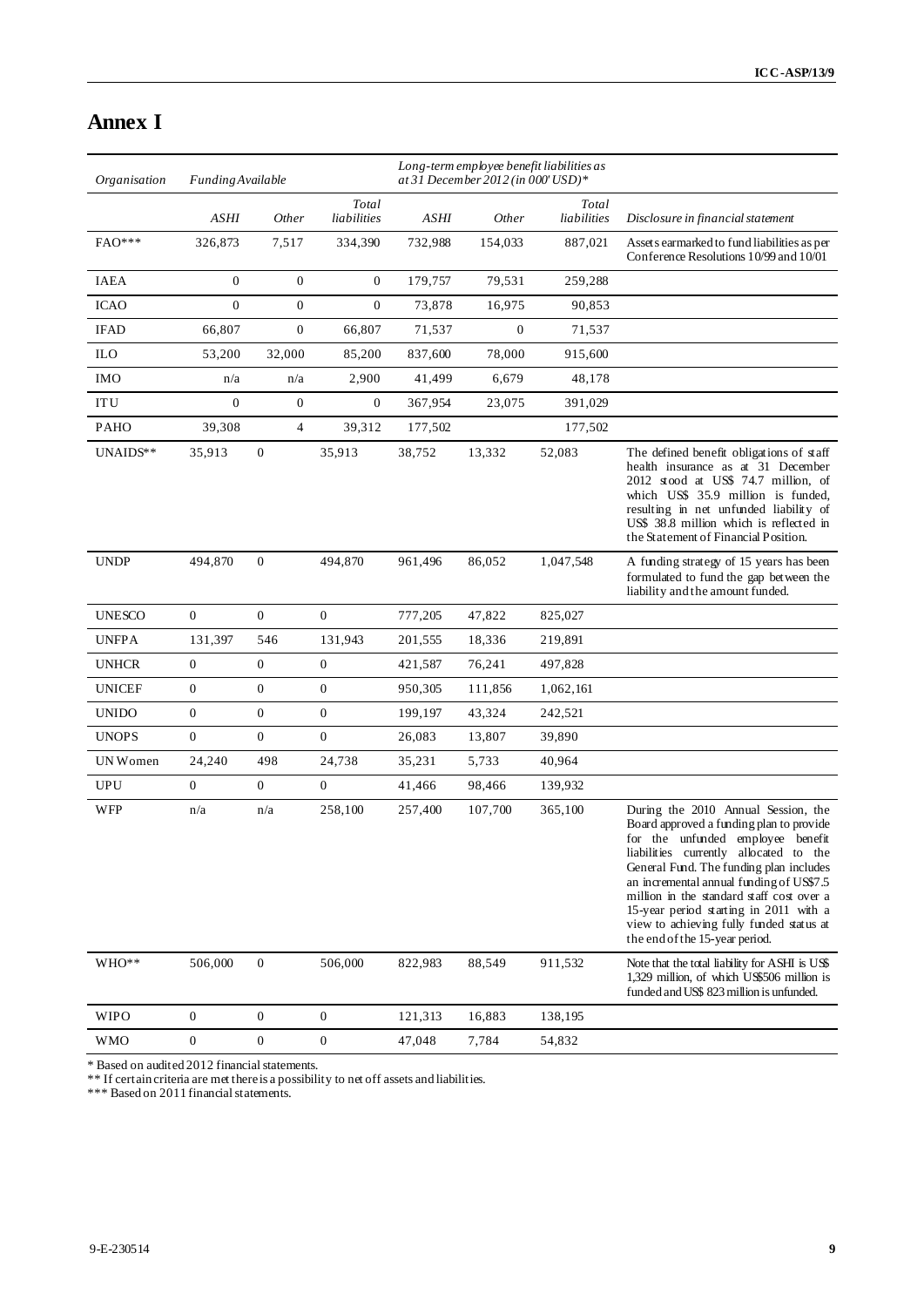### **Annex II**

### **Methodology of calculation**

#### **A. Annual leave**

Annual leave is classified as a short-term employee benefit. Short-term compensated absences such as annual leave are recognized as an expense as employees render services that increase their entitlement to future compensated absences. A maximum of 60 days (judges 90 days) of accrued annual leave may be carried over beyond 1 January of any year. The measurement of liabilities arising from short-term employee benefits is generally straightforward and does not require actuarial assumptions. There is no difference between the methodology applied in prior years and after IPSAS implementation.

#### **Valuation methodology**

Liability recognized at year end will amount to:

number of days of accrued leave \* value of the day

where value of accrued  $day = net$  salary  $+$  post adjustment per day

Calculation is performed per employee

Annual expenditures recognized in the statement of financial performance in 2013 and charged to budget amounts to:

Liability at year end 2013 – Liability at year end 2012

### **B. Repatriation grant and relocation allowance**

Repatriation grant is payable to staff members while relocation allowance is payable to judges upon completion of service and relocation outside the Netherlands. Both entitlements are similar in nature and classified as other long-term employee benefits.

Liabilities arising from other long-term employee benefits are recorded at the net present value of the liability for defined benefits at the balance sheet date. The projected unit credit method is used for the calculation of the present value of the liability. The valuation takes into account certain demographic assumptions (such as staff turnover rates) and financial assumptions (such as discount rate, salary increases).

### **1. Valuation methodology before IPSAS implementation**

Before IPSAS implementation, the Court used a valuation methodology which did not require setting financial and demographic assumptions and engaging professional actuaries but was performed internally. The calculation included accruing each year, per staff member, an additional entitlement based on the overview of entitlements below.

For example:

For staff member with dependant spouse/child and sixyears of continuous service at year-end 2012, liability would amount to:

16\*value of 1 week's base salary

At year-end 2013, the liability would amount to

18\*value of 1 week's base salary

Annual expenditures recognized in the statement of financial performance in 2013 and charged to budget amount to:

Liability at year-end 2013 – Liability at year-end 2012